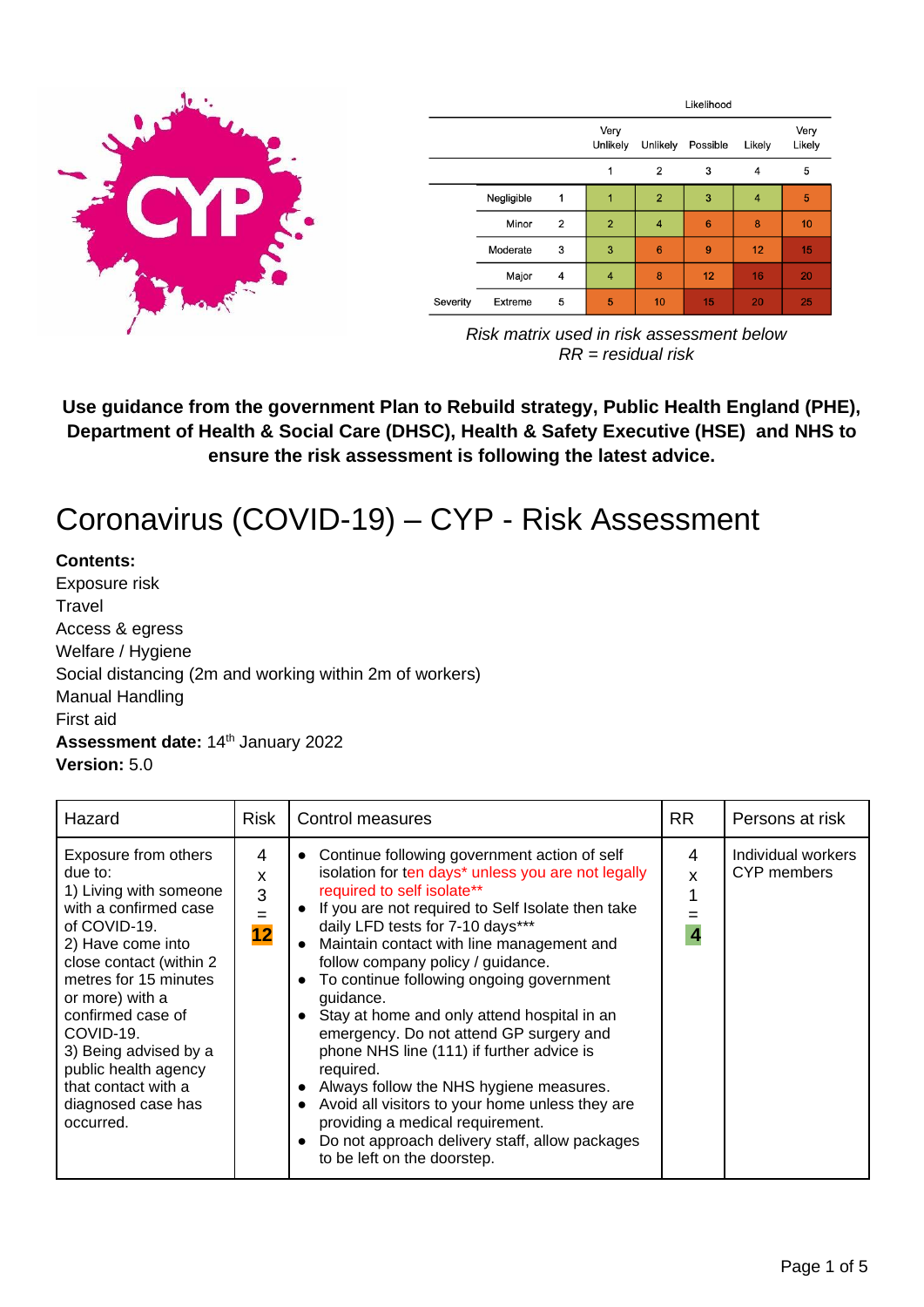| Suspected case on site                     | 4<br>$\pmb{\mathsf{X}}$<br>4<br>$=$<br>16 | If a worker or young person develops any of the<br>Covid-19 symptoms while at CYP, they should:<br>Return home immediately<br>1)<br>2) Avoid touching anything<br>3) Cough or sneeze into a tissue and put it in<br>a bin, or if they do not have tissues, cough<br>and sneeze into the crook of their elbow.<br>They must then follow the guidance on self-<br>4)<br>isolation and not return to the site until their<br>period of self-isolation has been completed.<br>The work area should receive deep<br>5)<br>cleaning and social distancing maintained                                                                                                                                                                | 4<br>X<br>1<br>=<br>$\overline{4}$            | Individual workers,<br><b>CYP</b> members |
|--------------------------------------------|-------------------------------------------|-------------------------------------------------------------------------------------------------------------------------------------------------------------------------------------------------------------------------------------------------------------------------------------------------------------------------------------------------------------------------------------------------------------------------------------------------------------------------------------------------------------------------------------------------------------------------------------------------------------------------------------------------------------------------------------------------------------------------------|-----------------------------------------------|-------------------------------------------|
| General travel<br>including foreign travel | 4<br>x<br>$\overline{4}$<br>$=$<br>16     | Teleconferencing will be used for meetings<br>1)<br>when possible<br>2) Where an individual has recently travelled<br>abroad, they must follow government<br>guidance on self-isolation / testing for<br>individual scenarios.<br>Continue to follow social distancing<br>3)<br>4) Face coverings to be worn by everyone<br>aged 11+ unless medically exempt.<br>Continue to follow any further national<br>5)<br>government advice provided                                                                                                                                                                                                                                                                                  | 4<br>Χ<br>1<br>=<br>$\overline{4}$            | Individual workers<br><b>CYP</b> members  |
| Access / egress to site                    | 4<br>X<br>4<br>$=$<br>16                  | Where possible, please consider and implement<br>the following practices:<br>Ensure all extremely clinically vulnerable<br>1)<br>persons do not attend site<br>Stop all non-essential visitors<br>2)<br>Log all visitors to site<br>3)<br>Introduce staggered start and finish times<br>4)<br>to reduce congestion and contact at all<br>times<br>Keep all hallway doors open when CYP is<br>5)<br>open for young people and staff<br>Require all staff and young people to wash<br>6)<br>or clean their hands before entering or<br>leaving the site<br>Face coverings to be worn by everyone<br>7)<br>aged 11+ unless medically exempt.<br>Allow plenty of space (two metres) between<br>8)<br>people waiting to enter site | 4<br>X<br>1<br>$=$<br>$\overline{\mathbf{4}}$ | Individual workers<br>CYP members         |
| Poor hygiene                               | 4<br>X <sub>4</sub><br>$=$<br>16          | Wash your hands thoroughly and regularly.<br>1)<br>Use soap and water for at least 20<br>seconds. Use alcohol-based hand sanitiser<br>if soap and water is not available and hand<br>washing technique to be adopted as<br>directed by NHS<br>Avoid touching your face/eyes/nose/mouth<br>2)<br>with unwashed hands and cover your<br>cough or sneeze with a tissue then throw it<br>in the bin.<br>3) Regularly clean the hand washing facilities<br>and check soap and sanitiser levels<br>Provide suitable and sufficient rubbish bins<br>4)<br>for hand towels with regular removal and<br>disposal.<br>Sites will need extra supplies of soap, hand<br>5)<br>sanitiser and paper towels and these                        | 4<br>X<br>1<br>=<br>$\overline{4}$            | Individual workers<br><b>CYP</b> members  |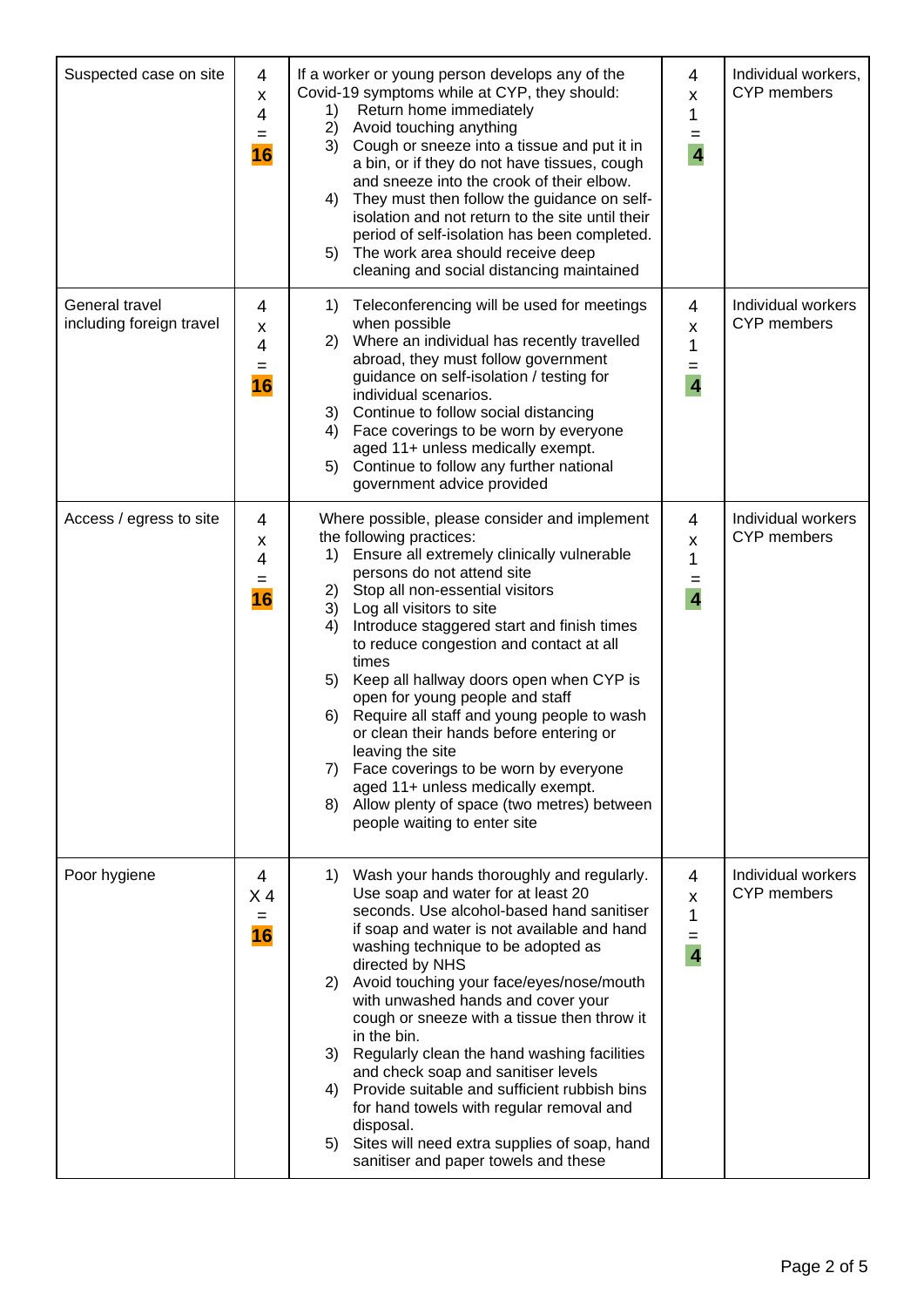|                                                                                      |                                 | should be securely stored.<br>6) Regularly clean common contact surfaces<br>in the office and kitchen.<br>Use blue roll or kitchen roll instead of hand<br>7)<br>towels.<br>8) Throw away food waste as soon as you<br>leave, and all other rubbish at the end of<br>week.<br>Follow governmental guidelines to clean<br>9)<br>https://www.gov.uk/government/collections/<br>coronavirus-covid-19-list-of-<br>guidance#guidance-for-non-clinical-settings<br>10) Only one person can use the toilet at a<br>time.<br>11) Wash hands before and after using the<br>facilities. Enhance the cleaning regimes for<br>toilet facilities particularly door handles,<br>locks and the toilet flush.                                                   |                                                                |                                          |
|--------------------------------------------------------------------------------------|---------------------------------|-------------------------------------------------------------------------------------------------------------------------------------------------------------------------------------------------------------------------------------------------------------------------------------------------------------------------------------------------------------------------------------------------------------------------------------------------------------------------------------------------------------------------------------------------------------------------------------------------------------------------------------------------------------------------------------------------------------------------------------------------|----------------------------------------------------------------|------------------------------------------|
| Kitchen                                                                              | 4<br>X<br>4<br>$=$<br><b>16</b> | The tables in the main youth club will be the<br>1)<br>dedicated eating area.<br>Break times should be staggered to reduce<br>2)<br>congestio and contact at all times<br>Hand cleaning facilities or hand sanitiser<br>3)<br>should be available at the entrance of the<br>kitchen and should be used by workers<br>when entering and leaving the area.<br>4) Workers should sit 2 metres apart from<br>each other whilst eating.<br>Tables should be cleaned between each<br>5)<br>use<br>All rubbish should be put straight in the bin<br>6)<br>and not left for someone else to clear up<br>7)<br>All areas used for eating must be<br>thoroughly cleaned at the end of each<br>break and shift, including chairs, and<br>cupboard handles. | 4<br>$\pmb{\mathsf{x}}$<br>1<br>$=$<br>$\overline{\mathbf{4}}$ | Individual workers<br><b>CYP</b> members |
| Taking / accepting<br>deliveries - contact with<br>materials and persons<br>(driver) | 4x4<br>$= 16$                   | 1)<br>Maintain 2m social distancing when<br>accepting materials<br>Materials to be placed outside of sites to<br>2)<br>reduce exposure to drivers<br>Hand washing and sanitizer measures<br>3)<br>available to maintain good hygiene<br>Face coverings to be worn by everyone<br>4)<br>aged 11+ unless medically exempt.                                                                                                                                                                                                                                                                                                                                                                                                                        | $4x1 =$<br>4                                                   | Individual workers                       |
| Working within 2<br>metres of working team<br>and young people                       | 4<br>X<br>4<br>$=$<br>16        | Young people and staff/leaders to remain<br>1)<br>1m plus (ideally 2m) apart as much as<br>possible. The exceptions are to meet any<br>welfare or health and safety needs.<br>2) Always consider if the task can be<br>performed differently without having to<br>breach the 2m social distancing rule<br>Provide additional supervision to monitor<br>3)<br>distancing and teams not to be rotated<br>Continue to conduct dynamic risk<br>4)<br>assessments whilst completing the work<br>and speak up if there is a safer way of<br>completing the task<br>All equipment to be thoroughly cleaned<br>5)                                                                                                                                       | 4<br>X<br>$\overline{2}$<br>$=$<br>8                           | Individual workers<br><b>CYP</b> members |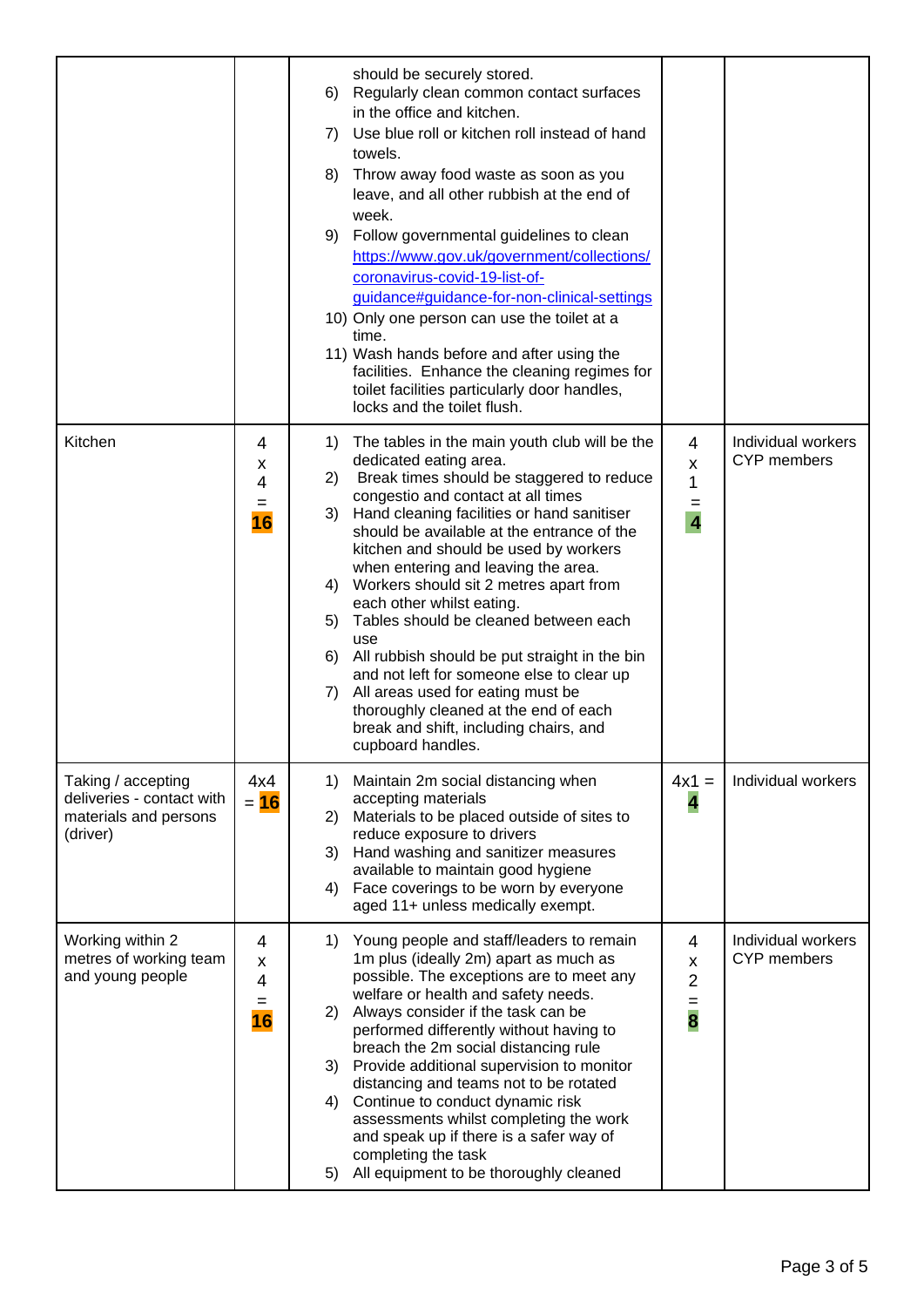|                                        |               | prior and after using it.<br>Increased ventilation will be provided within<br>6)<br>enclosed spaces<br>Single use PPE should be disposed of so<br>7)<br>that it cannot be reused.<br>8) Face coverings to be worn by everyone<br>aged 11+ unless medically exempt.                                                                                                                                                                                                                                              |              |                    |
|----------------------------------------|---------------|-----------------------------------------------------------------------------------------------------------------------------------------------------------------------------------------------------------------------------------------------------------------------------------------------------------------------------------------------------------------------------------------------------------------------------------------------------------------------------------------------------------------|--------------|--------------------|
| First aid - including<br>mental health | 4x4<br>$= 16$ | First aid contents to be monitored to ensure<br>1)<br>adequate supplies remain<br>First aid and cover arrangements to be<br>2)<br>reviewed<br>3) Emergency plans on site and<br>communicated so all staff understand what<br>action to take in the event of a suspected or<br>confirmed case of COVID 19<br>Line management to regularly<br>4)<br>communicate to their team(s)<br>5) Effective reporting system established on<br>site in order to rectify any raised issues or<br>incidents in a timely manner | $4x1 =$<br>8 | Individual workers |

### **\*Self Isolation Length**



#### **\*\*Self Isolation Exemption criteria:**

If you are informed by NHS Test and Trace that you are a contact of someone who has had a positive LFD or PCR test result for COVID-19, you are legally required to stay at home and self-isolate unless you meet one of the following conditions: